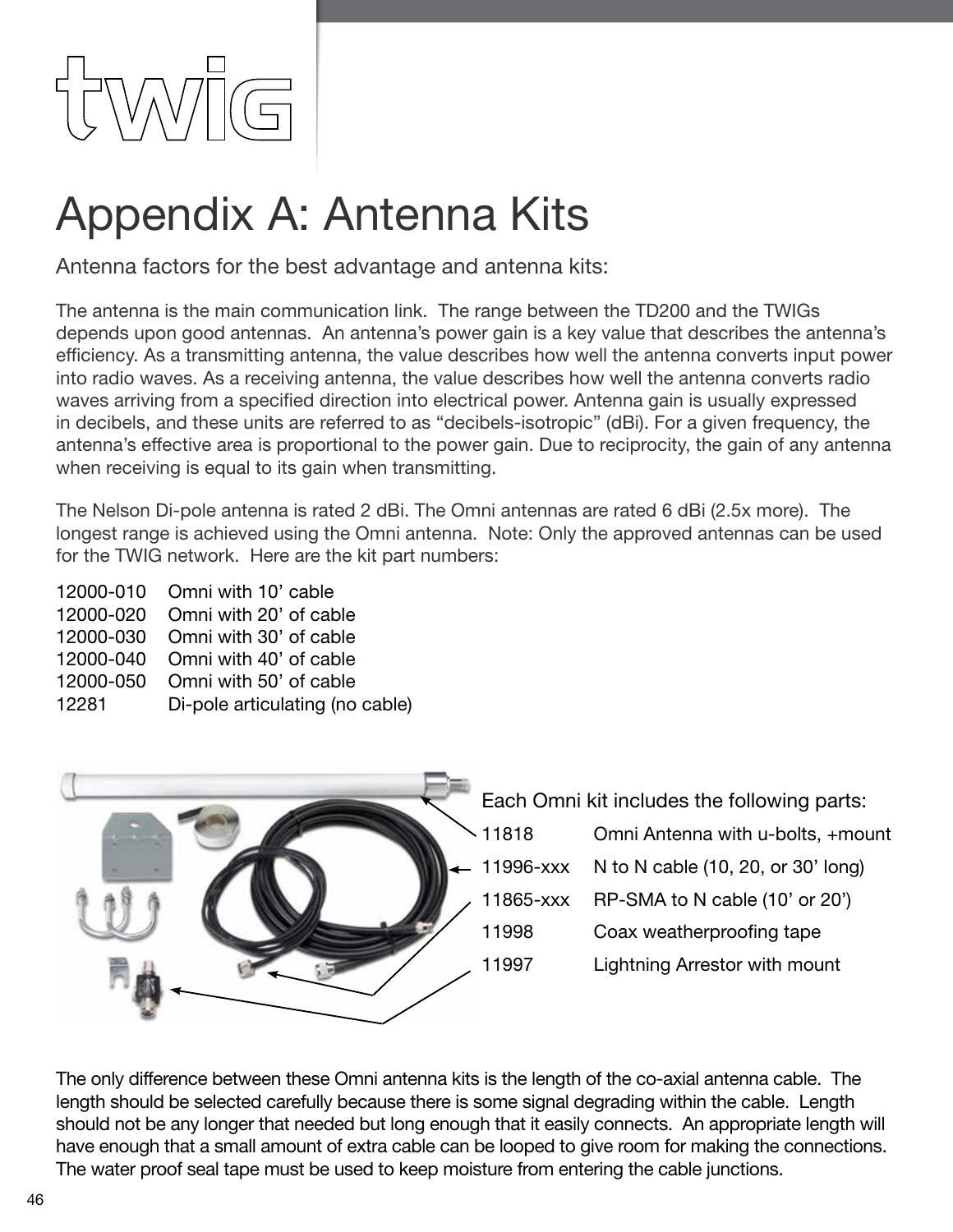

Sharp bends in the co-axial cable should be avoided.

The U-bolts in the mounting kit can be used to mount the antennas onto a round mast up to 2" O.D. (pipe size 1" to 1 1/2" diameter).







nelsonirrigation.com 47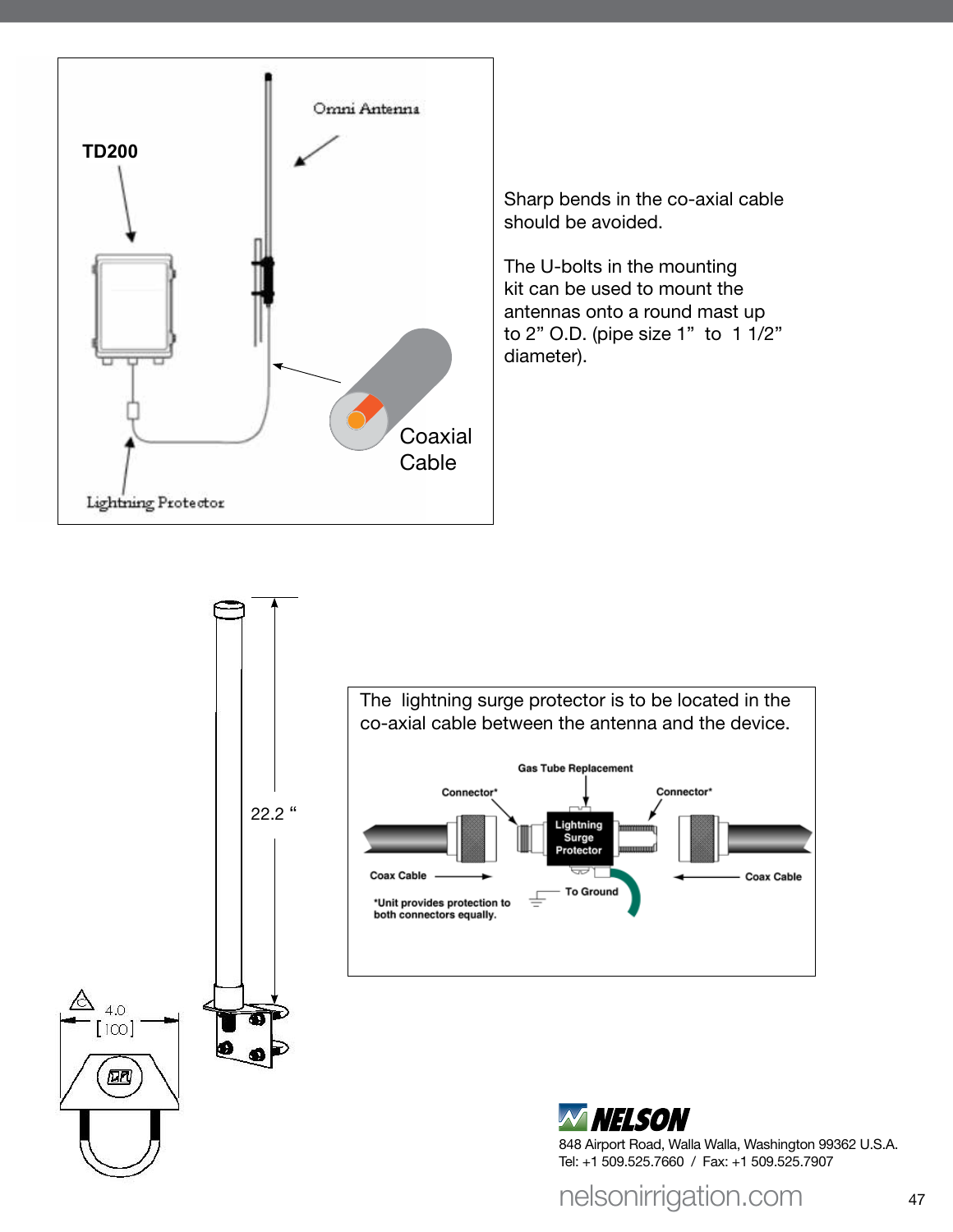





## TWIG Antenna kits include:

| 11818     | Omni Antenna with u-bolts and mounting bracket |
|-----------|------------------------------------------------|
| 11865-xxx | RP-SMA to N cable (10 or 20' long)             |
|           | 11996-xxx N to N cable (20' or 30' long)       |
| 11997     | Lightning Arrestor with mounting bracket       |

11998 Coax weatherproofing tape

Please follow diagram below to assemble.